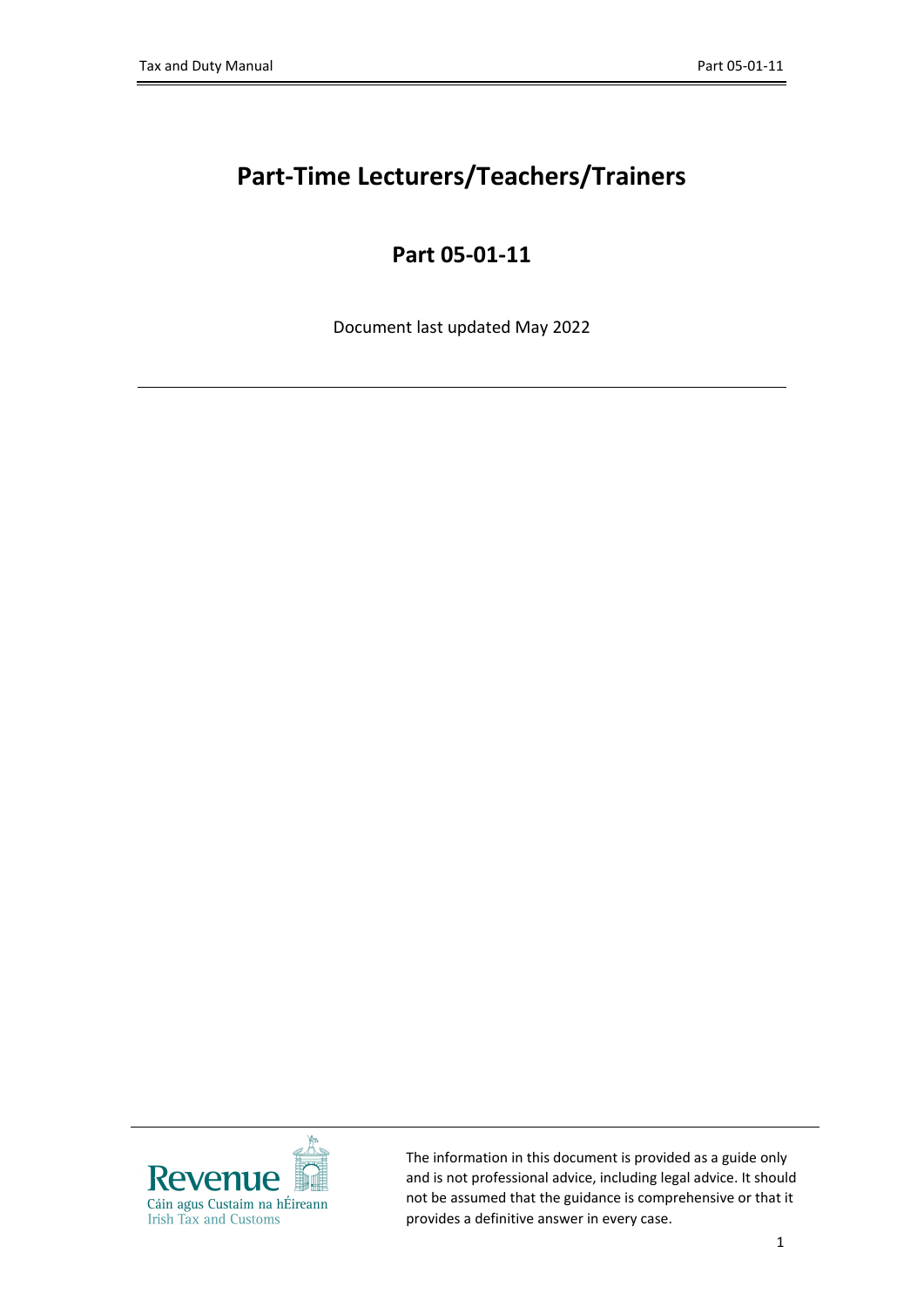#### **Table of Contents**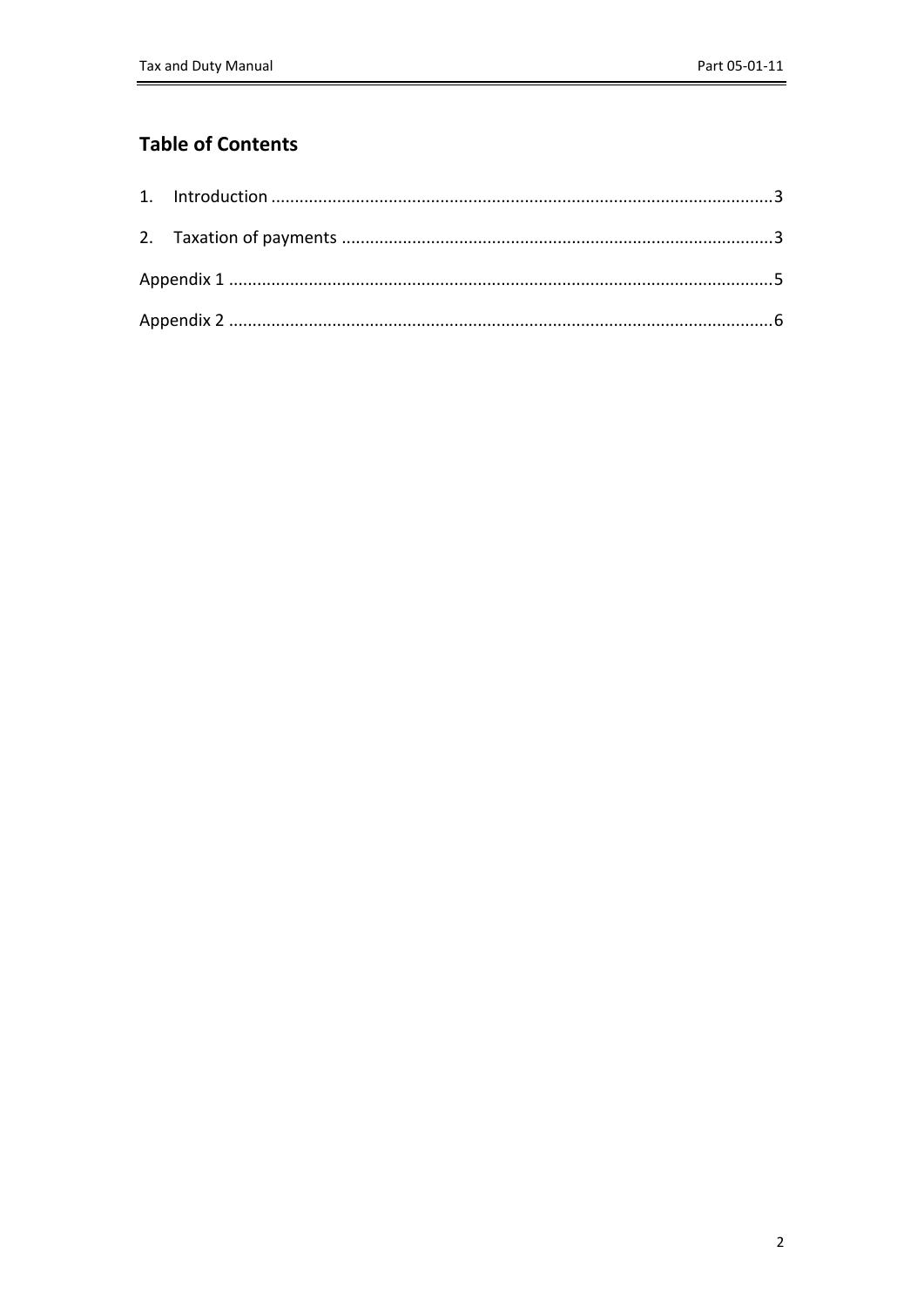### <span id="page-2-0"></span>1. Introduction

The question of whether a person is an employee or self-employed for tax purposes depends on the reality of the situation in which they are working. There is no statutory definition of employment or self-employment in tax law. The determination of employment/self-employment status is a question of fact and general law. To make a determination on employment or self-employment status, the full terms of the contract provided by the person engaging the individual must be established along with the circumstances in which any relevant payments are made. The [Code](https://www.revenue.ie/en/self-assessment-and-self-employment/documents/code-of-practice-on-employment-status.pdf) [of](https://www.revenue.ie/en/self-assessment-and-self-employment/documents/code-of-practice-on-employment-status.pdf) [Practice](https://www.revenue.ie/en/self-assessment-and-self-employment/documents/code-of-practice-on-employment-status.pdf) [on](https://www.revenue.ie/en/self-assessment-and-self-employment/documents/code-of-practice-on-employment-status.pdf) [Determining](https://www.revenue.ie/en/self-assessment-and-self-employment/documents/code-of-practice-on-employment-status.pdf) [Employment](https://www.revenue.ie/en/self-assessment-and-self-employment/documents/code-of-practice-on-employment-status.pdf) [Status](https://www.revenue.ie/en/self-assessment-and-self-employment/documents/code-of-practice-on-employment-status.pdf) which sets out the legal tests/factors used to determine employment status is published on the Revenue website.

Any case of doubt can be clarified by contacting the relevant Revenue office, details of which can be found at: [www.revenue.ie/en/contact-us/index.aspx.](http://www.revenue.ie/en/contact-us/index.aspx)

### <span id="page-2-1"></span>2. Taxation of payments

With effect from 1 January 2019, employers are obliged to report their employees' pay and statutory deductions to Revenue, on or before the date they pay their staff.

Where an individual is employed under a contract of service (employee) as an occasional or "once off" lecturer/teacher/trainer, any payments made on or after 1 September 2019 should be paid net of statutory deductions for income tax, USC and PRSI under the PAYE system.

Where an individual is engaged under a contract for service (self-employed), the individual is a chargeable person for income tax purposes and is obliged to file income tax returns and discharge his or her own income tax labilities under the selfassessment system in accordance with Part 41A of the Taxes Consolidation Act, 1997.

Relevant case law in regard to the classification of part-time lecturers and teachers is summarised in [Appendix](#page-3-0) [1](#page-3-0).

#### **Example:**

John is a qualified Accountant and is asked to provide a lecture(s) on taxation for the academic year to students at a local third level college.

The college has considered the type of engagement, the relationship between the college and John, and how the work is to be carried out. Taking all of the circumstances of the role into account the college has determined that John meets the characteristics of an employee with regard to these lectures as set out in the Code of Practice on Determining Employment Status.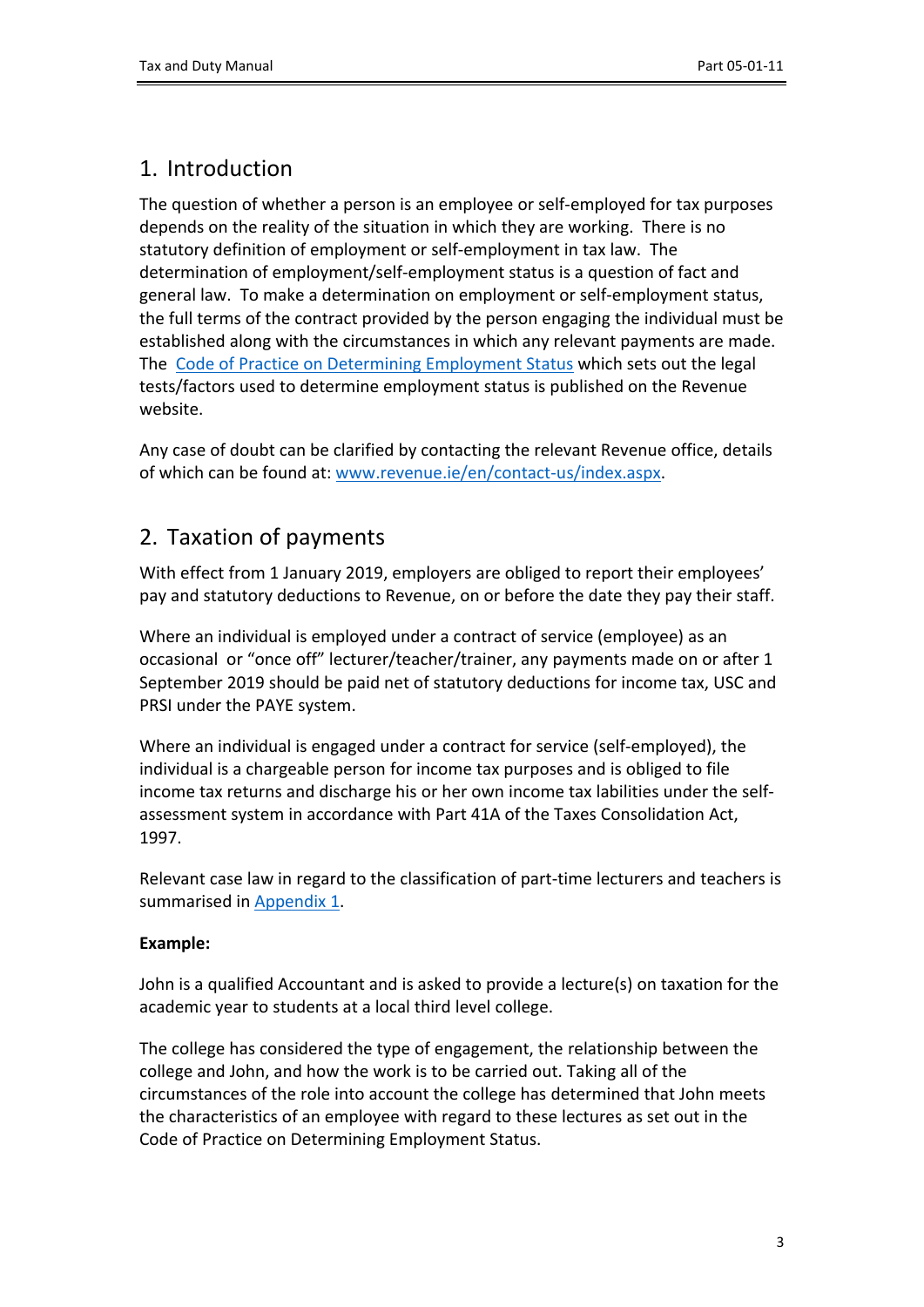As John is engaged under a contract of service (employee) by the college, any payments made to John should be paid net of statutory deductions for income tax, USC and PRSI under the PAYE system.

<span id="page-3-0"></span>[Appendix](#page-5-1) [2](#page-5-1) below outlines the position with regard to payments made to lecturers/teachers/trainers who provided "once off" lectures up to and including 31st August 2019.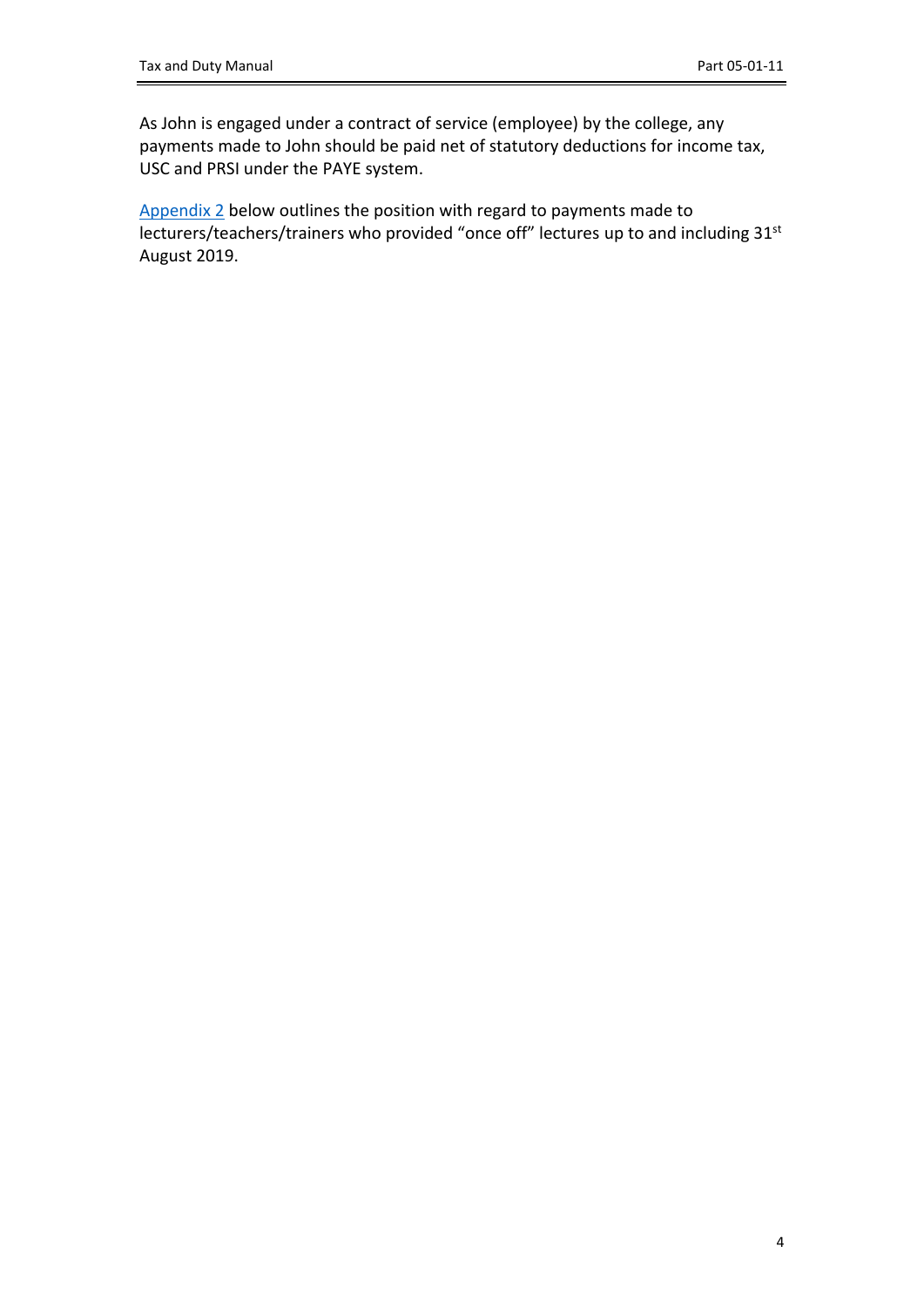### <span id="page-4-0"></span>Appendix 1

#### Irish Cases

- In the Circuit Court, in 1992, it was held that part-time lecturers employed in a school were engaged under a contract of service (employee).
- In the High Court, in 1986, Mr. Justice Murphy held in the case of **Stephen Barcroft v Minister for Health and Social Welfare and James Agnew (Social Welfare Appeals Officer)***,* that the teachers engaged by him performed their work under a contract of service and that the employments were insurable.
- A Social Welfare Appeals Officer, in 1996, upheld a Deciding Officer's decision that individuals engaged as part-time lecturers, in a teaching establishment, were insurable under the Social Welfare Acts.

#### UK Cases

- **Fuge v McClelland** *(*High Court Chancery Division, 22 June 1956). This case involved a full-time teacher who also taught adult evening courses. It was held that the night work also came under Schedule E, just as much as the daytime activities.
- **Mitchell & Eden v Ross** (House of Lords, May/July 1961). In this case, it was held that part-time specialists (hospital consultants) engaged under the Health Act 1946 were assessable under Schedule E.
- **Sidey v Phillips** (Chancery Division 5 December 1986). In this case, it was held that a non-practising barrister was properly assessable under Schedule E in respect of his part-time lecturing fees.
- **Walls v Sinnett** (Chancery Division). This case upheld a decision that a professional singer who lectured in music at a technical college for 4 days each week was assessable under Schedule E.